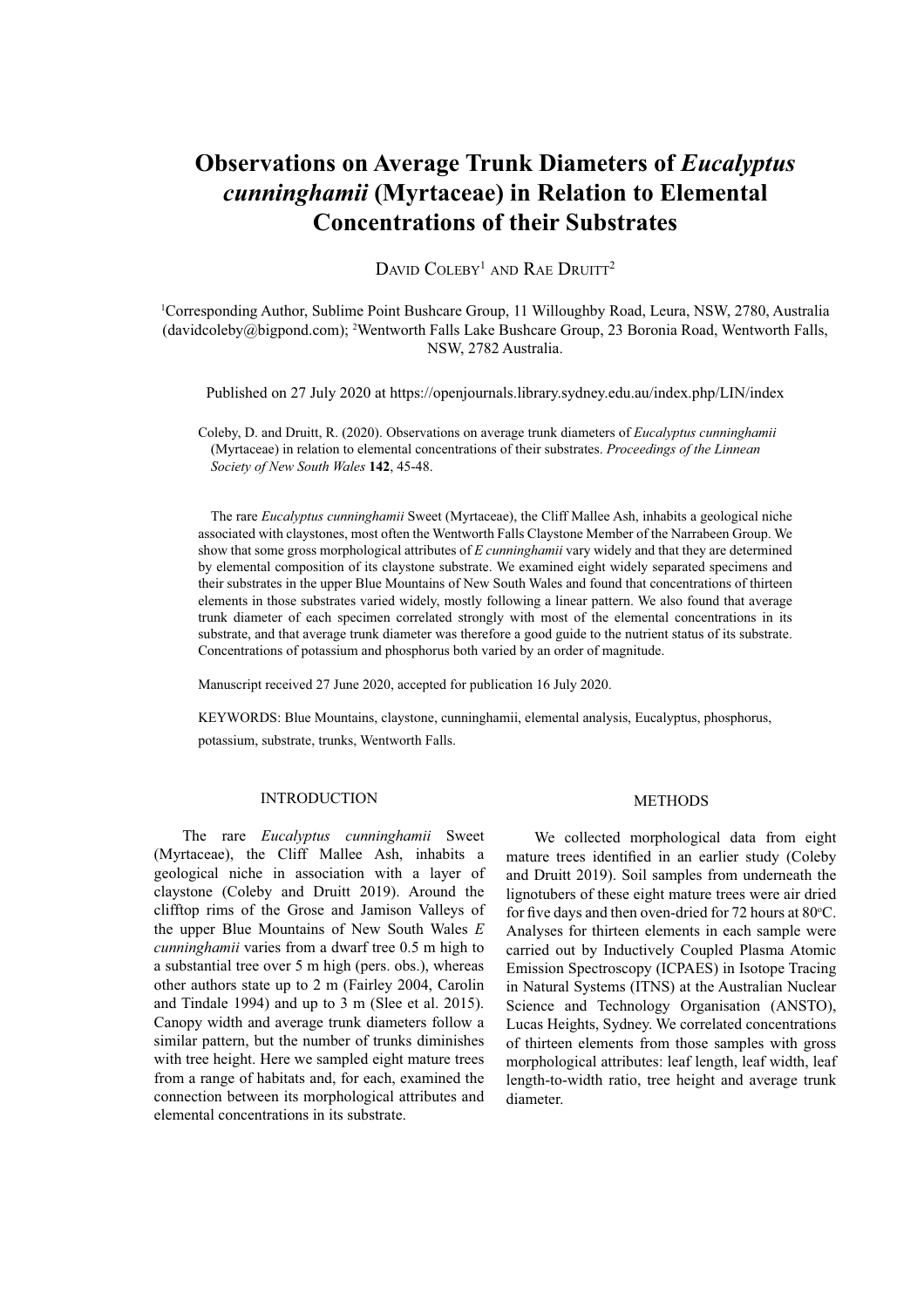|                       |           | Tree   |                | Trunks       |                | Leaves        |                  |
|-----------------------|-----------|--------|----------------|--------------|----------------|---------------|------------------|
| Occurrence            | Code      | Height | No.            | Ave.<br>Dia. | Ave.<br>Length | Ave.<br>width | Length/<br>Width |
|                       |           | (m)    |                | mm)          | (mm)           | (mm)          | Ratio            |
| <b>Butterbox East</b> | BE        | 0.5    | 7              | 13           | 21.9           | 3.0           | 7.4              |
| Butterbox South       | <b>BS</b> | 0.8    | 5              | 15           | 32.2           | 4.2           | 7.7              |
| Mount Banks 1         | MB1       | 0.9    | 10             | 21           | 41             | 4             | 10.3             |
| <b>Fortress Cliff</b> | FC        | 1.7    | 5              | 23           | 35.3           | 4.5           | 7.8              |
| Pulpit Rock           | <b>PR</b> | 2      | 7              | 25           | 38.3           | 4.3           | 8.9              |
| Sublime Point         | <b>SP</b> | 2.3    | 3              | 35           | 50.5           | 4.9           | 10.3             |
| Kedumba Road          | <b>KR</b> | 2.5    | $\overline{2}$ | 50           | 44.4           | 4             | 11.1             |
| Kedumba Gate          | KG        | 2.8    | $\overline{2}$ | 80           | 41.6           | 4.2           | 9.9              |

**Table 1. Morphological attributes of eight selected trees of** *Eucalyptus cunninghamii* **from the upper Blue Mountains of NSW. See Coleby and Druitt (2019) for details of Latitude and Longitude of Occurrences and Codes.**

#### RESULTS AND DISCUSSION

Some morphological attributes of the eight mature trees that we sampled in the upper Blue Mountains are shown in Table 1. Five of these trees derived from the Grose Valley, three from the Jamison Valley. Leaf width ranged from 3.0 mm to 4.9 mm, leaf length from 21.9 mm to 50.5 mm, and leaf length to width ratio ranged from 7.4 to 11.1. Tree height ranged from 0.5 m to 2.8 m, the number of trunks ranged from 2 to 10, and average trunk diameter ranged from 13 mm to 80 mm. These large variations in morphological attributes of mature trees are unusual for eucalypts, and more so because they occur over a total northsouth range of 22 km and an east-west range of 9 km in the upper Blue Mountains (ignoring a small outlier 80 km south at Wanganderry Walls near Mittagong).

We found that there was little correlation between soil elements and leaf width (average correlation coefficient 0.20), and better correlation with leaf length (average 0.54). Correlation between soil elements and the ratio of leaf length to width was higher (average 0.65). The correlation with number of trunks on each tree was moderate (average -0.57), but with tree height was higher (average 0.76). The most significant correlation coefficient of soil elemental analyses at the eight occurrences was with average trunk diameter (average correlation coefficient 0.85).

Of the 13 elements in the analyses (Table 2) nine exhibited a correlation coefficient of 0.90 or higher (Al, 0.95; Ba, 0.96; Cu, 1.00; K, 0.98; Mg, 0.95; Mn, 0.95; P, 0.99; Sr, 0.94; and Zn, 0.90).

Only four elements exhibited a correlation coefficient lower than  $0.90$  (Ca,  $0.39$ ; Fe,  $0.85$ ; Na, 0.61; and S, 0.59). Soil analyses at Kedumba Gate were low in calcium, sulphur and sodium; iron and zinc at Mt Banks were high; strontium at Fortress Cliff was also high. These six unexplained variations partly gave rise to the four low correlation coefficients.

The major finding is that there appears to be a positive linear relationship between average trunk diameter of each tree and most of the elemental concentrations in its substrate. As examples we graph elemental concentrations vs trunk diameters for potassium (Figure 1a) and for phosphorus (Figure 1b): elemental concentrations both range over an order of magnitude, and average trunk diameters varied by a factor of five. Average trunk diameters per tree are a reliable guide to relative elemental status of soils on which *E cunninghamii* grows.

## ACKNOWLEDGEMENTS

We are indebted to Henri Wong, Manager IPCAES in ITNS of ANSTO for elemental analyses of soil samples.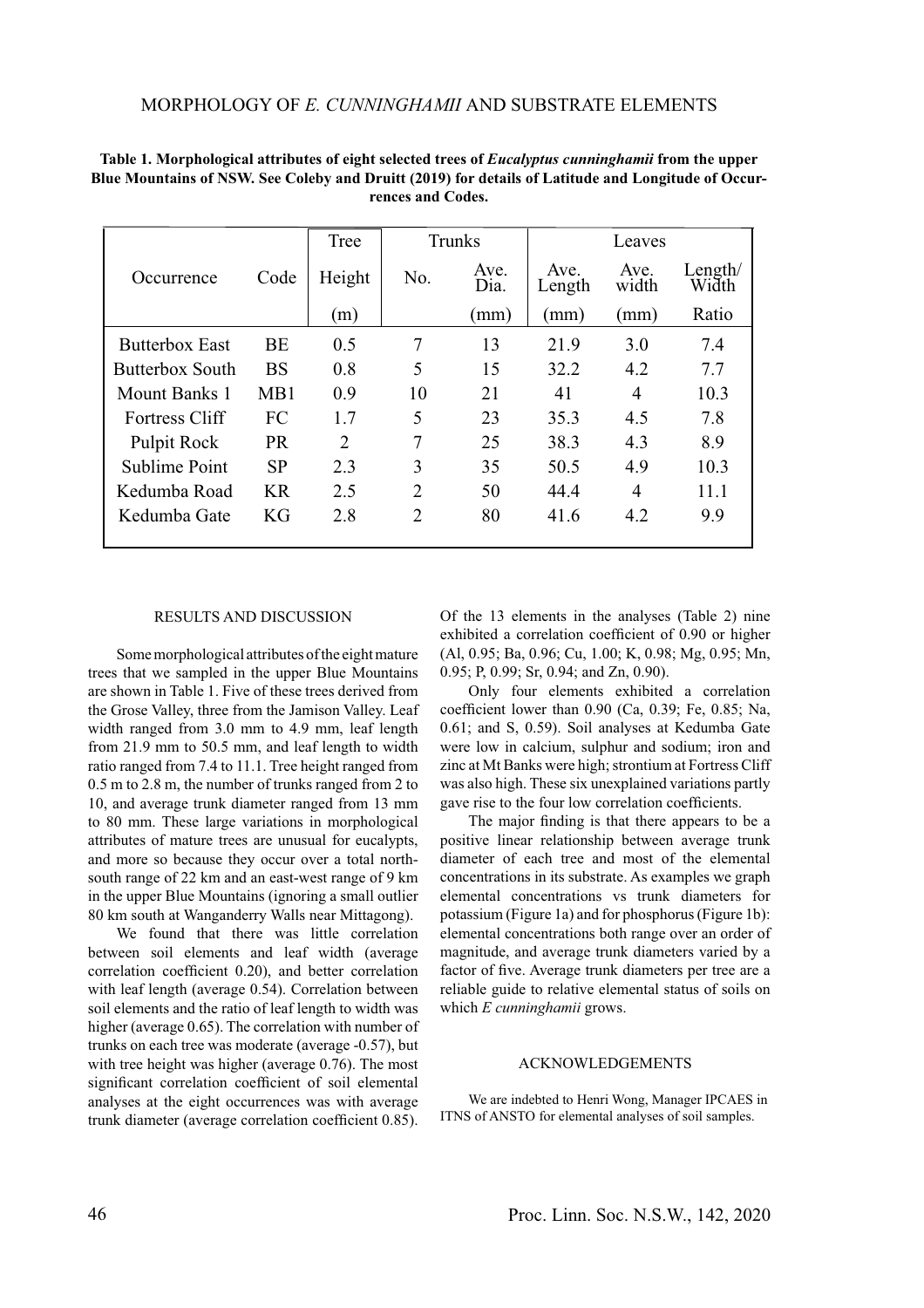Table 2. Correlation coefficients of average trunk diameters with ANSTO elemental analyses of substrate for eight selected trees of *Eucalyptus*<br>*cunninghamii* in the upper Blue Mountains of NSW. See Coleby and Druitt (201 Table 2. Correlation coefficients of average trunk diameters with ANSTO elemental analyses of substrate for eight selected trees of *Eucalyptus cunninghamii* in the upper Blue Mountains of NSW. See Coleby and Druitt (2019) for Latitude and Longitude of Occurrences and Codes.

| Occurrence                                                                     | Code        | ₹     | Ba   | Ca            |         | $\begin{array}{cc}\n\mathbf{Cu} & \mathbf{Fe} & \mathbf{K} & \mathbf{Mg} & \mathbf{Mn} \\ \text{ANSTO Elemental Analysis (mg/kg)}\n\end{array}$ |      |      |      | $\mathbf{a}$ | ≏             | Ω               | ä               | $\mathbf{Zn}$ |
|--------------------------------------------------------------------------------|-------------|-------|------|---------------|---------|-------------------------------------------------------------------------------------------------------------------------------------------------|------|------|------|--------------|---------------|-----------------|-----------------|---------------|
| Butterbox East                                                                 | BE          | 4250  | 17.3 | 50            |         | 3370                                                                                                                                            | 479  | 100  | 5.2  | 29           | 43            | 79              | 13.3            | 3.4           |
| Butterbox South                                                                | $_{\rm BS}$ | 1720  | 8.2  | 27            |         | 783                                                                                                                                             | 238  | 53.8 | 2    | 28           | 33            | $\overline{6}$  | $\overline{10}$ | 2.3           |
| Fortress Cliff                                                                 | $\rm{F}C$   | 8720  | 81.4 | $\mathcal{S}$ | 3.2     | 10800                                                                                                                                           | 861  | 250  | 6.1  | 59           | 143           | 106             | 48.3            | 6.3           |
| Mount Banks                                                                    | ЯM          | 11400 | 23.9 | 105           | 2.6     | 13800                                                                                                                                           | 864  | 259  | 13.4 | 38           | 86            | 169             | 19.2            | 13.5          |
| Pulpit Rock                                                                    | Æ           | 7720  | 47.8 | 386           | 2.4     | 4310                                                                                                                                            | 871  | 278  | 13.8 | 50           | $\mathcal{S}$ | $\overline{11}$ | 23.5            | 7.9           |
| Sublime Point                                                                  | ಕಿ          | 11200 | 72.5 | 101           | $\circ$ | 9430                                                                                                                                            | 1100 | 368  | 15   | 77           | 127           | 162             | 34.4            | 9.3           |
| Kedumba Road                                                                   | KR          | 15300 | 117  | 662           | 10.3    | 17500                                                                                                                                           | 1690 | 449  | 59.2 | 87           | 242           | 358             | 58.7            | 16.2          |
| Kedumba Gate                                                                   | KG          | 25500 | 389  | 175           | 16.9    | 22100                                                                                                                                           | 2450 | 678  | 24.1 | 63           | 403           | 181             | 89.4            | 21.7          |
| Correlation Coefficients of Trunk<br>with Elemental Analyses<br>Diameters (mm) |             | 0.95  | 0.96 | 0.40          | 1.00    | 0.86                                                                                                                                            | 0.98 | 0.95 | 0.95 | 0.60         | 0.99          | 0.58            | 0.94            | 0.90          |

# D. COLEBY AND R. DRUITT